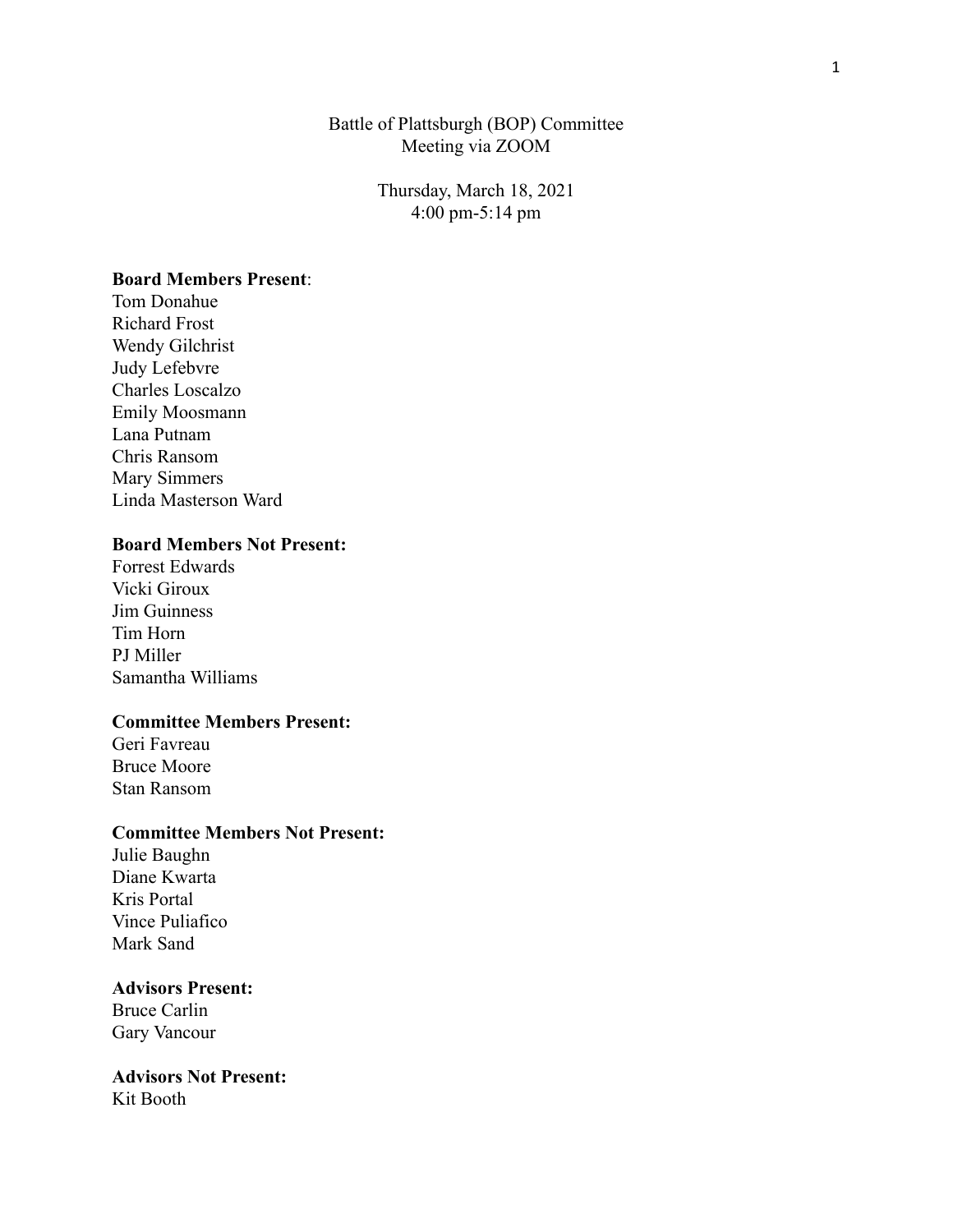Craig Russell

#### **Welcome and Agenda**

President, Tom Donahue called the meeting of the Battle of Plattsburgh to order at 4:00pm and welcomed everyone.

Tom mentioned that the agenda for the meeting will be updates and the proposed schedule for the 2021 Battle of Plattsburgh Commemoration.

#### **Meeting with the Mayor of Plattsburgh**

Tom reported that the Mayor approves our Battle of Plattsburgh Commemoration. Skippy will be our representative for now. Skippy has contacts for entertainment. Please give your requests for information from Skippy to Tom. Tom will be our contact to Skippy. Skippy said that old information from his office was discarded.

#### **Sponsorship and Need for Help**

Tom reported that letters and packages of information must be delivered to possible sponsors of the Battle of Plattsburgh Commemoration. Needed are people to make follow up phone calls over the next week or so. Please let Tom know if you can help.

#### **Quilts**

Tom mentioned the gift of a quilt to raffle for the Battle of Plattsburgh. The money raised will be split with Battle of Plattsburgh and the quilt donor. The quilters guild has quilts that can be displayed during the Commemoration.

#### **Commemoration Booklet, Schedule, Map**

Tom said a decision will need to be made soon about a Commemoration Booklet, schedule, and map. Tom will contact Studley to see what our options are. We need a committee and volunteers for this.

#### **Kent Delord House**

A soft opening will be June 22, 2021.

#### **1814 Commemoration Float**

Tom mentioned the idea of an 1814 Commemoration Float. The float could include Thank Yours to the sponsors. Let Tom Donahue or Linda Ward know if you are interested.

#### **Valcour Brewing Company**

Tom will be meeting with staff at Valcour Brewing tomorrow, March 19 to review what our options are and costs.

#### **Downtown Merchants**

Lana will be targeting downtown merchants to sponsor or help in some way? Gift cards, discounts?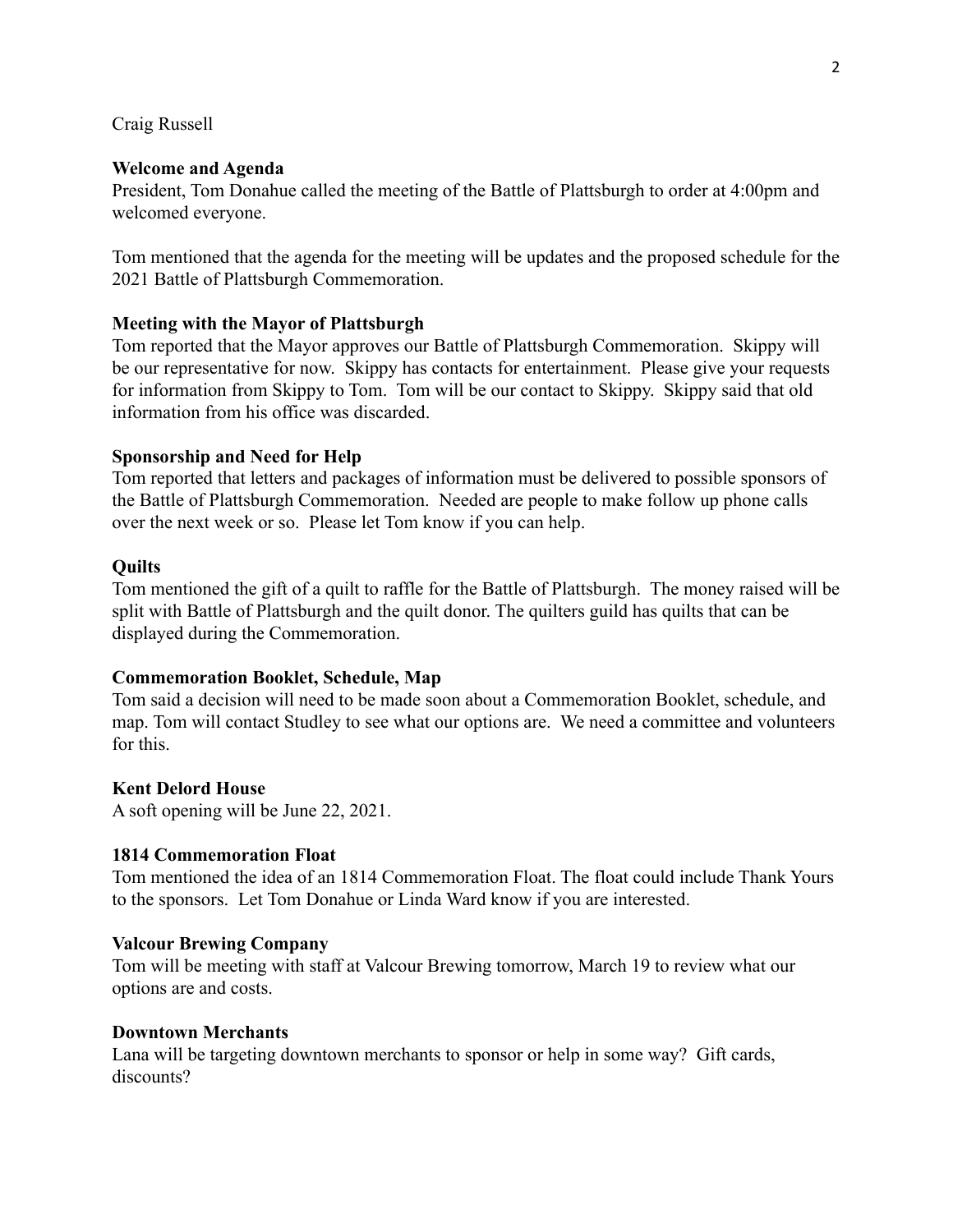#### **Village Café**

Bruce Moore will speak with Leslie and the Vestry about activities Trinity Church might like to provide. Bruce asked about the possibilities of past wenches helping with the café. Linda Ward mentioned that many of the Trinity Church women were involved in the past. Also, we could ask Tim Horn and Diane Kwarta who are our volunteer people this year. Sharon Schenkel was involved in the past. Ambassador Club might be an idea to investigate.

#### **Guest Dinner**

A dinner for visiting guests is tentatively planned for Thursday evening around 6:30pm. Tom Donahue will find out if Valcour Brewing could provide and if not, ask Bruce Moore about Trinity Church providing.

### **Entertainment for Thursday Night**

Maybe Emily Moosmann and Lana Putnam can work on entertainment for Thursday night? or maybe Meghan and the Adirondack Young Professionals could?

#### **Fort Brown Marker**

Geri will set up a meeting with people who are involved.

### **Schedule (Proposed)**

Tom mentioned that there is a plan for a virtual commemoration in place. The proposed schedule was discussed.

#### Thursday, Sept 9, 2021

The proposed schedule was considered reasonable.

Gary Vancour said a good, powerful public address system is needed for Culver Hill Memorial Ceremony. Tom will take the public address system we have and try it out at the Culver Hill site.

Geri Favreau reported that Oval Brewing Company will do a special beer. Maybe we can get Valcour Brewing to do a beer? Geri will check back with Jesse at Oval Brewing.

Change Old Base Barracks to Old Stone Barracks.

Rich Frost said that he would provide a cluster of history talks during the Commemoration, times to be decided.

The time between the Riverside Cemetery Ceremony (5pm-6pm) and the Welcome at Valcour Brewing (6:15pm) is insufficient. In addition to the City Mayor and Town Supervisor, might invite Mark Henry, the Chair of Clinton County Legislature?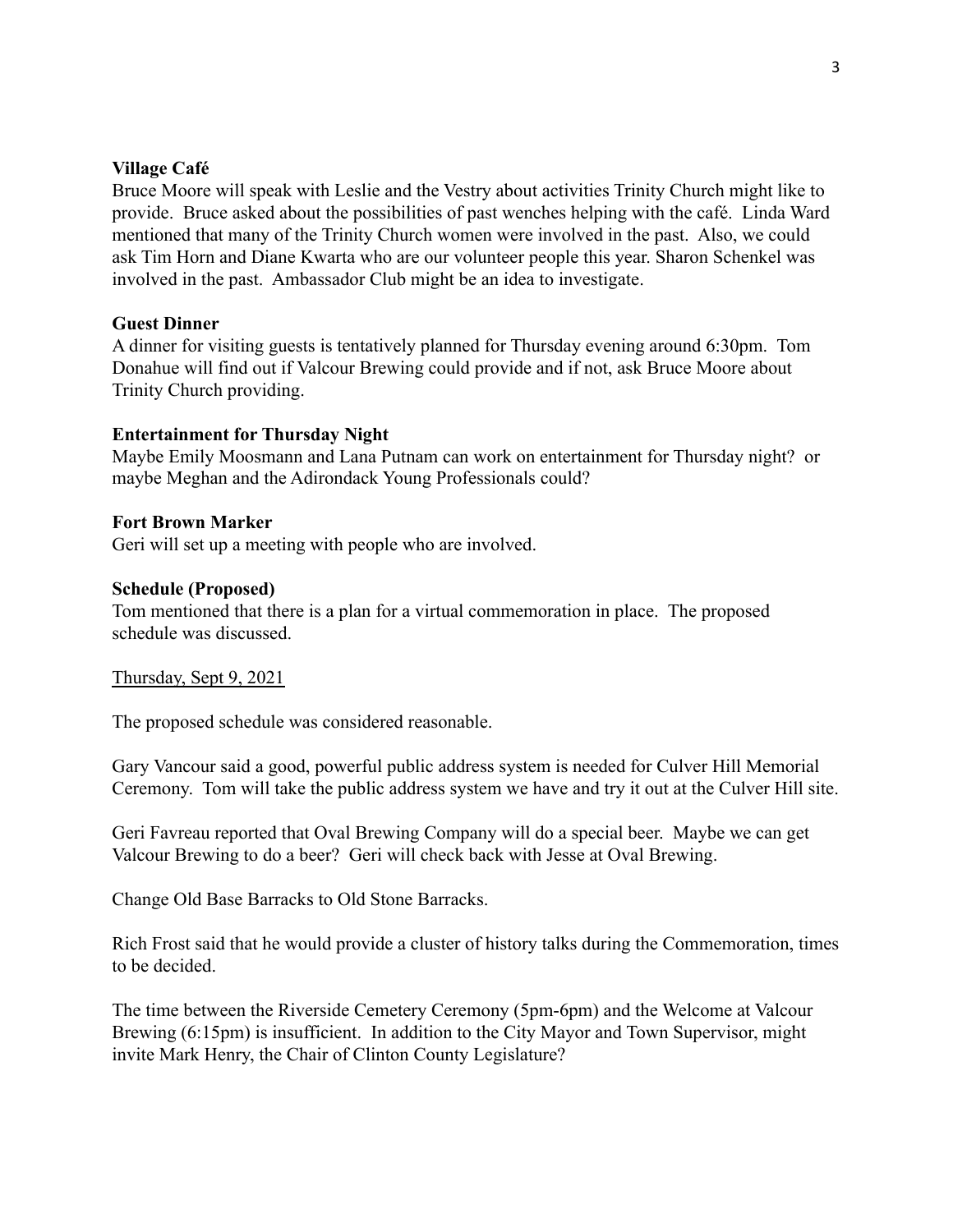The tour of the Old Post Ceremony should be before the Ceremony which may be on Sunday, not Thursday.

Otherwise, the needs for Thursday are volunteers to help with the activities.

# Friday, Sept 10, 2021

The proposed schedule for Friday was considered reasonable.

4:30pm-6:30pm Entertainment in Trinity Park. Gary Vancour said that Towne Meeting might be interested in providing this entertainment.

The needs for Friday are volunteers to help with the activities.

# Saturday, Sept 11, 2021

The schedule for Saturday was considered reasonable.

11am-1pm Crab Island Memorial Ceremony is organized by John Rock. Gary Vancour mentioned that although John Rock prefers this ceremony to be held on Sept 11, he might be persuaded to move the ceremony to another day…maybe Friday? This would mean the people at the Crab Island Ceremony would be able to take part in other activities of the Battle of Plattsburgh and people enjoying the activities in downtown Plattsburgh, including visiting dignitaries might be able to take part in the Crab Island activities.

Concerts are still under consideration. Wendy Gilchrist will work on small group, period music.

There is need for volunteers to help.

# Sunday, Sept 12, 2021

Sunday's schedule is considered reasonable.

| $9:30$ am $-11$ am | Races: Jim Guiness is looking into.                                                                                                                                                                                                                                                                     |
|--------------------|---------------------------------------------------------------------------------------------------------------------------------------------------------------------------------------------------------------------------------------------------------------------------------------------------------|
| 10am-noon          | Worship Services and Shape Note Singers: Wendy Gilchrist will take<br>care of both.                                                                                                                                                                                                                     |
| 11am               | Julie Baughn and the Farmers Market people may be involved with the<br>Old Time Village Market near the Macdonough Monument.                                                                                                                                                                            |
| 4pm                | Gary Vancour: A tentative time of 4pm will be included for a possible<br>dedication of the 7 interpretative panels that are related to the Base. These<br>are connected to the Old Stone Barracks. The one connected with the Old<br>Post Cemetery could be done last and then followed by the Old Post |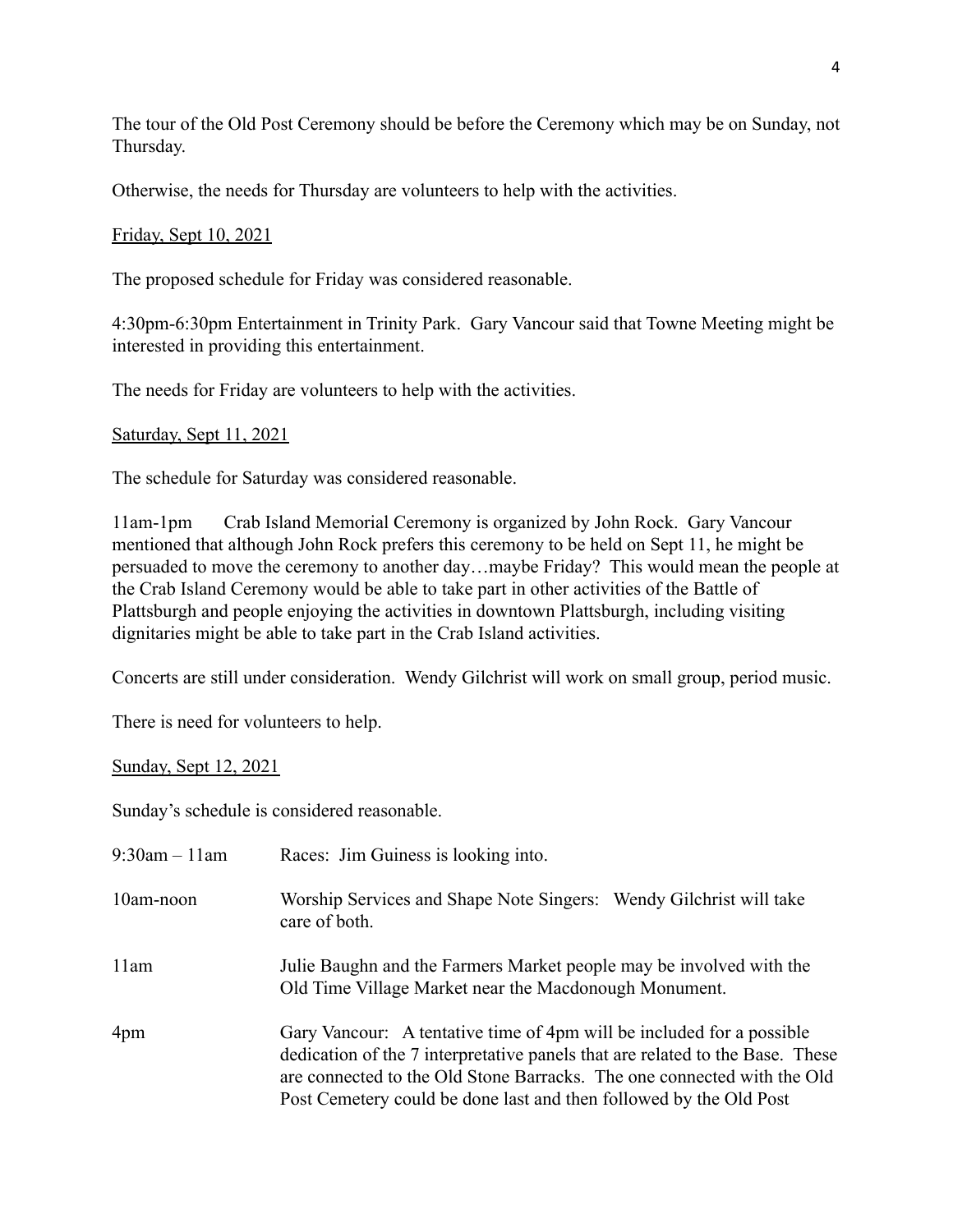Cemetery Memorial Ceremony at 5pm. Rich Frost is also involved with the interpretative panels. No one wants to conflict with Fort Brown marker dedication.

A tour of the Old Post Cemetery is also being considered before the Old Post Cemetery Memorial Ceremony. The tour should probably be on only one day, before the ceremony. Geri Favreau will connect Helen with Judy Lefebvre and Judy and Helene will work on together.

The need for Sunday is for volunteers for the activities.

## **Board and Committee Meetings**

This Board and Committee will meet **together** twice a month by ZOOM.

# **The next meeting of the 1814 Battle of Plattsburgh Committee and Board will be Thursday, April 1 at 4pm.**

## **Action Items**

Bruce Moore

• Attend Vestry meeting on April 12 to see if church is willing to host events during Commemoration and what types of events they would like to host.

Gary Vancour

● Dedications of Interpretative Panels related to Old Stone Barracks.

Geri Favreau

- Fort Brown Marker
- Connect Judy and Helene about Old Stone Cemetery tour and ceremony.
- Check with Jesse at Oval Brewing for possible activities.

Lana Putman

● Work with downtown merchants

Rich Frost

• Arrange history talks.

Tom Donahue

- Meet with Valcour Brewing staff to see what they can do, and costs involved.
- Ask Valcour Brewing if they can do a special beer.
- Find out if Valcour Brewing could provide a dinner for guests on Thursday evening and if not, ask Bruce about Trinity Church providing.
- Ask Meghan Weeden to see if the Adirondack Young Professionals will take on the Valcour Brewing activities.
- Obtain information on entertainment contacts from Skippy including bands, military bands, small groups.
- Monitor school and college openings regarding volunteer opportunities.
- Test the PA system we have to see if it will work on Culver Hill.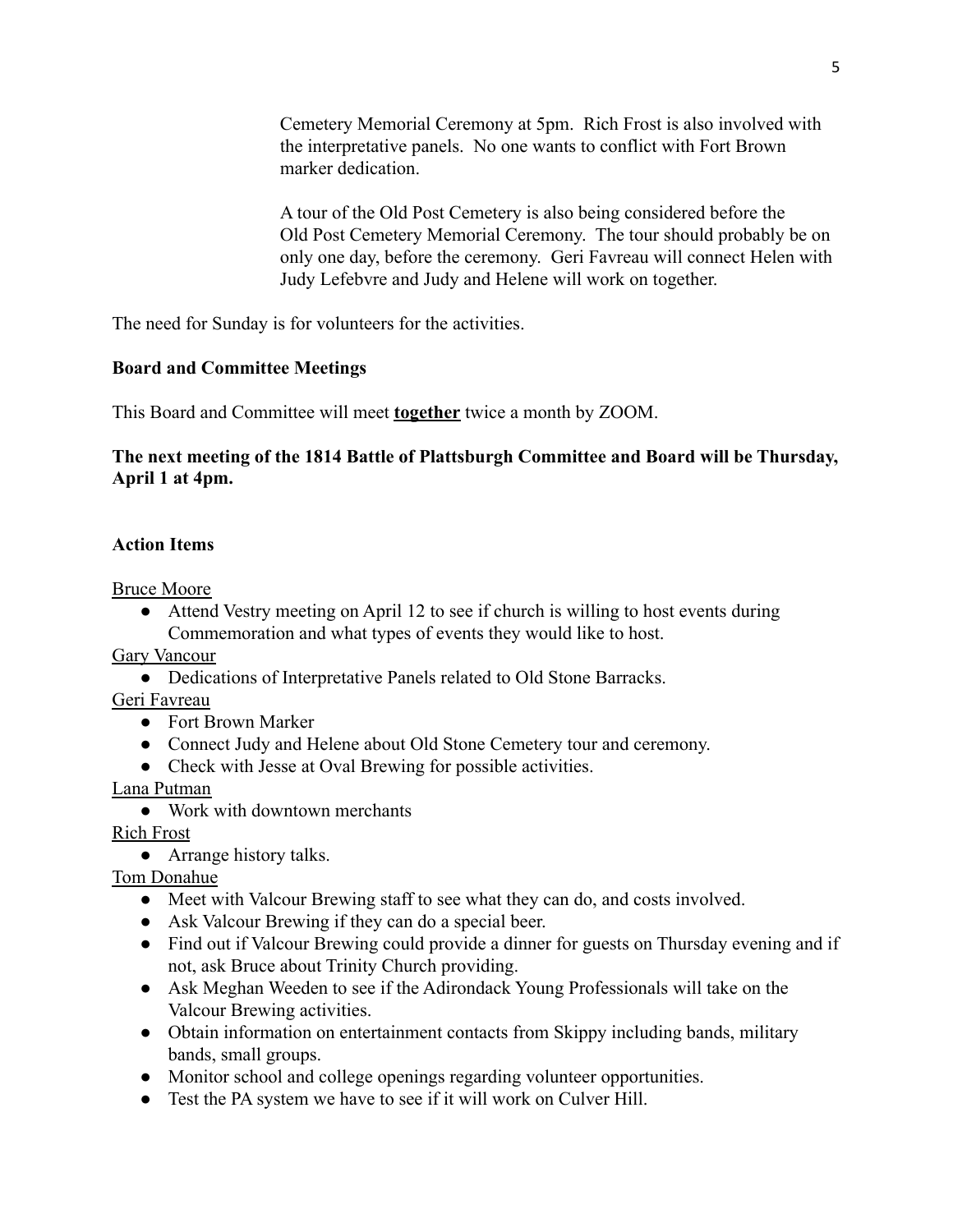- Ask John Rock if they would consider having the Crab Island Memorial on Friday instead of Saturday.
- Meet with Skippy.

Wendy Gilchrist

● Worship Services and Shape Note Singers on Sunday morning.

All Members

- Let Tom Donahue know if you can assist with follow up phone calls to potential sponsors.
- Give Tom Donahue any request for information on entertainment or any information that you think Skippy might have. Tom will be our contact to Skippy.
- Let Tom or Linda know if you are interested in working on a float.

# **Adjournment**

Meeting adjourned at 5:14pm

Respectfully submitted:

Chris Ransom, Secretary